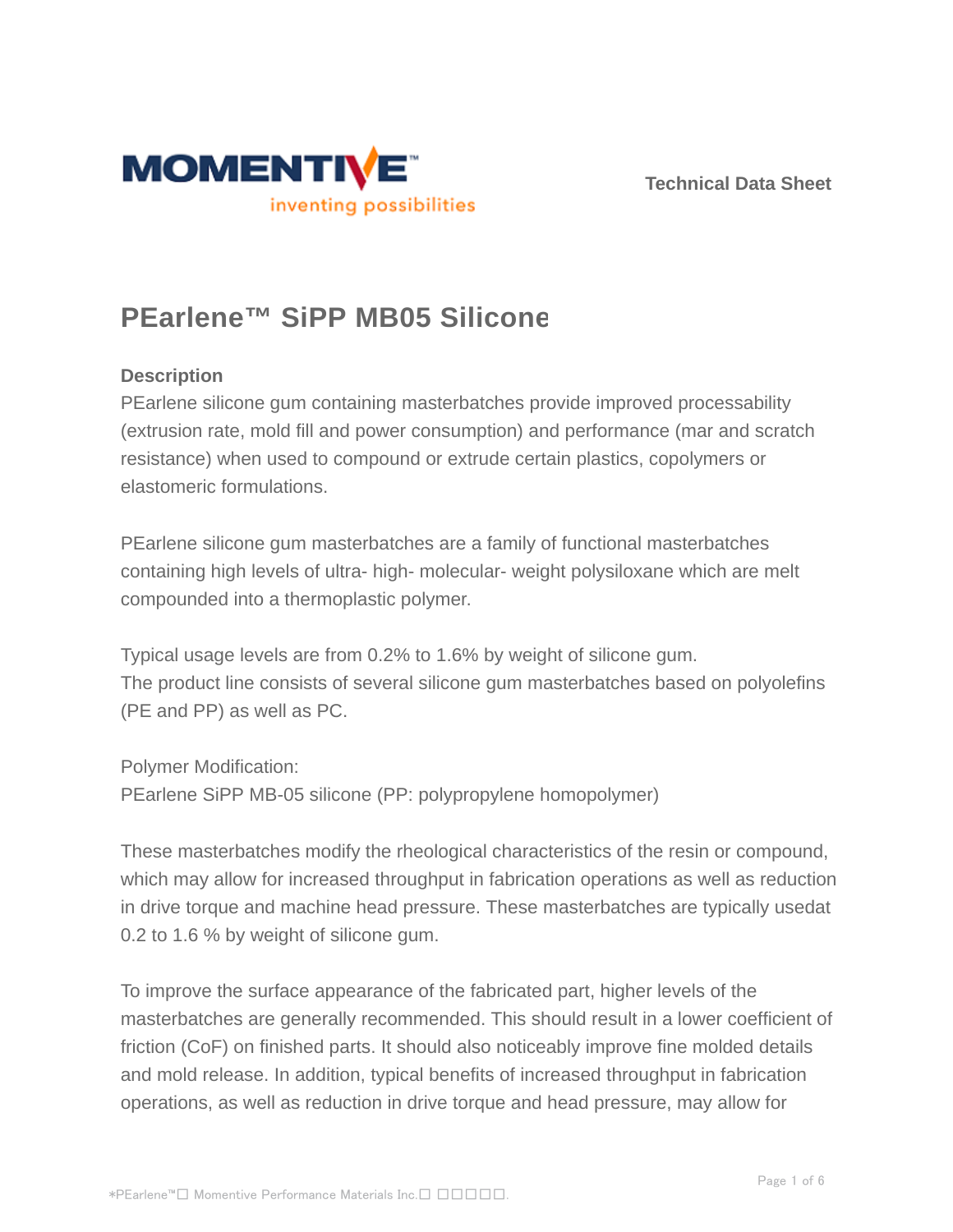savings in manufacturing variable costs.

Select the carrier compatible with your formulation or check with Momentive Performance Materials for detailed information.

### **Key Features and Benefits**

- Improved lubricity of fabricated part
- Improved mar resistance
- Improved scratch resistance
- Increased fabrication line throughput
- Reduced extrusion drive load
- Reduced extruder head pressure
- Reduced energy usage in processing

#### **Typical Physical Properties**

| Form                              | Uniform, free flowing micropellets      |  |
|-----------------------------------|-----------------------------------------|--|
| Description                       | Off- white, free from foreign materials |  |
| Nominal density (gm/cc) at 20°C   | $.94 - .96$                             |  |
| MFI (190°C $@$ 2.16 Kg)           | 13 g/10 min                             |  |
| Typical Usage Levels, % by weight | $0.2$ to 1.6                            |  |
| Active Ingredients, %             | 50                                      |  |
|                                   |                                         |  |
| Odor                              | <b>Essentially odorless</b>             |  |
| Solubility in water               | Insoluble                               |  |
|                                   |                                         |  |
| Melting Point, °C                 | $>$ 160 (PP carriers)                   |  |

See MSDS (SDS) and final Technical Bulletin for additional details. Some physical properties may be estimated.

#### **Potential Applications**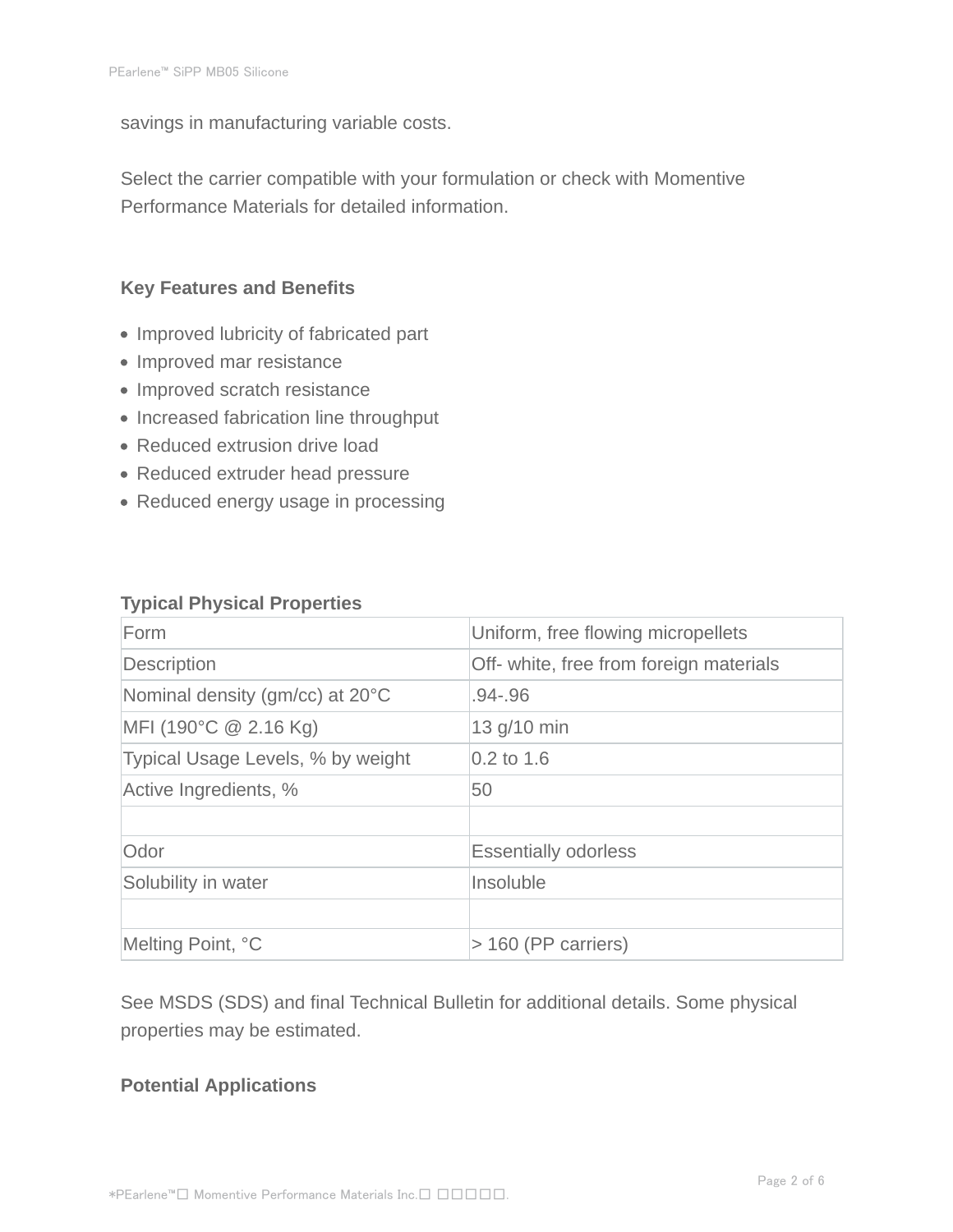PEarlene silicone gum masterbatches may be excellent candidates for consideration in compounding operations and extrusion based fabrication processes including: injection and compression molding; blown and cast film; foaming operations (closed and open cell as well as structural); thermoforming; rotomolding etc.

These masterbathes are believed to be highly effective in polyolefins such as PP .

Generally, the PEarlene silicone gum masterbatches can be added to the resin or compound during the final melt extrusion or fabrication step. The additive must be homogeneously mixed with the resin or compound in the melt process to yield the full cost effective benefit of the additive. Compounds containing PEarlene silicone gum masterbatches may be available from your resin or compound supplier.

Compound manufacturers can add the masterbatches during continuous or batch melt compounding operations.

Improper mixing or the use of the wrong type or wrong level of additive will not result in the expected performance enhancements.

#### **Product Usage**

The PEarlene family of silicone gum based masterbatches are free-flowing, dry, pelleted materials which may be excellent candidates for consideration in formulating into a variety of resin based compounds. The product does not contain any halogens. The ultra- high- molecular- weight polysiloxanes have been shown to be effective in various applications. The product is used by blending and/or adding to resin or fully or partially formulated compounds and then melt processed. It is critical that the processing provides a homogenous distribution of the masterbatch in the final resin or compound. The melt processing typically can be accomplished employing the same fabrication conditions normally used for the base compound. Unmodified conventional handling and processing equipment has been used for this step.

The product is essentially odorless and colorless (though some grades are off- white). The product will not normally affect the odor or color of the material it is added to especially after final fabrication.

At low addition levels of PEarlene silicone masterbatches between 0.2% to 1.6 % by weight of silicone gum, the resin and/or compound will typically be rheologically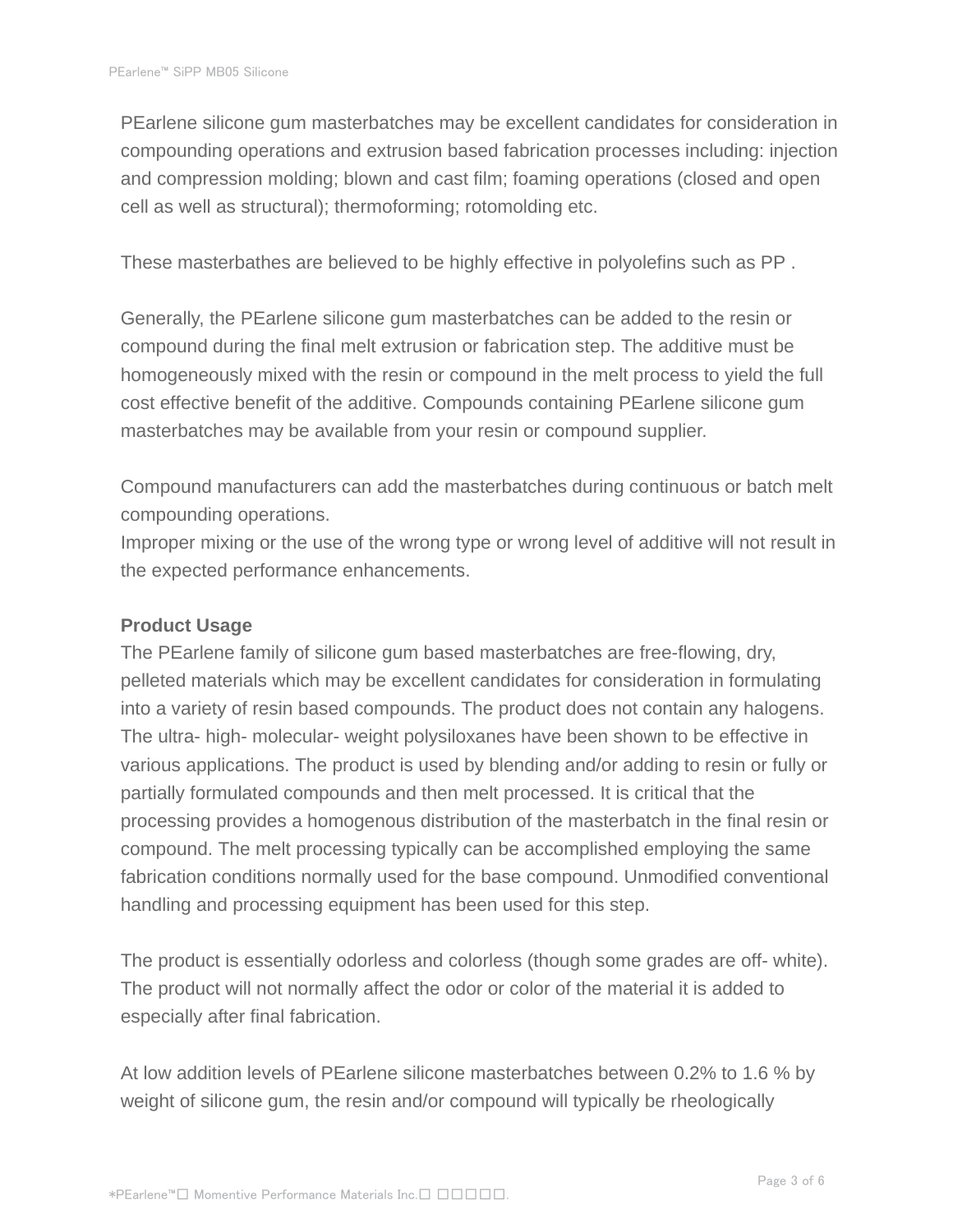modified which may result in an improvement in flow. This may allow for better mold flow and fill, replication of fine mold details with more precision and easier part release without the need for a separate mold release agent. Parts made with these masterbatches are generally less subject to warpage. The process should benefit from an increase in throughput and a reduction in machine torque and pressure, and may thereby lower manufacturing variable costs.

With addition of PEarlene silicone gum masterbatches the coefficient of friction (CoF) of the final part will typically be improved, the surface finish will be enhanced, and the abrasion resistance and the mar resistance of the fabricated part will be enhanced.

Generally, the tensile and elongation properties of the final products will only be slightly effected by the PEarlene silicone masterbatches even at the highest recommended level of addition and the impact resistance will be improved especially at low temperatures.

#### **Patent Status**

Standard copy to come

#### **Product Safety, Handling and Storage**

Standard copy to come

# **Processing Recommendations**

The family of PEarlene silicone gum based masterbatches are added to the formulation and typically processed on conventional equipment under the same processing conditions recommended for the base resins and/or compounds. No special conditions or process modifications are generally required. However, the PEarlene silicone gum masterbatches must be melt processed under conditions which will assure a high level of homogeneity in the final product. These ultra-high-molecular-weight based polysiloxane based masterbatches may prevent screw slippage.

It should be noted that it might be necessary to increase the extrusion speed and reduce machine temperature settings to get the full benefit of the additional throughput which may be available when using these masterbatches. The process may also benefit from less frequent shut downs for screw, screen, die and tooling cleanup. In addition the cleaning of machine parts will generally require less time and effort.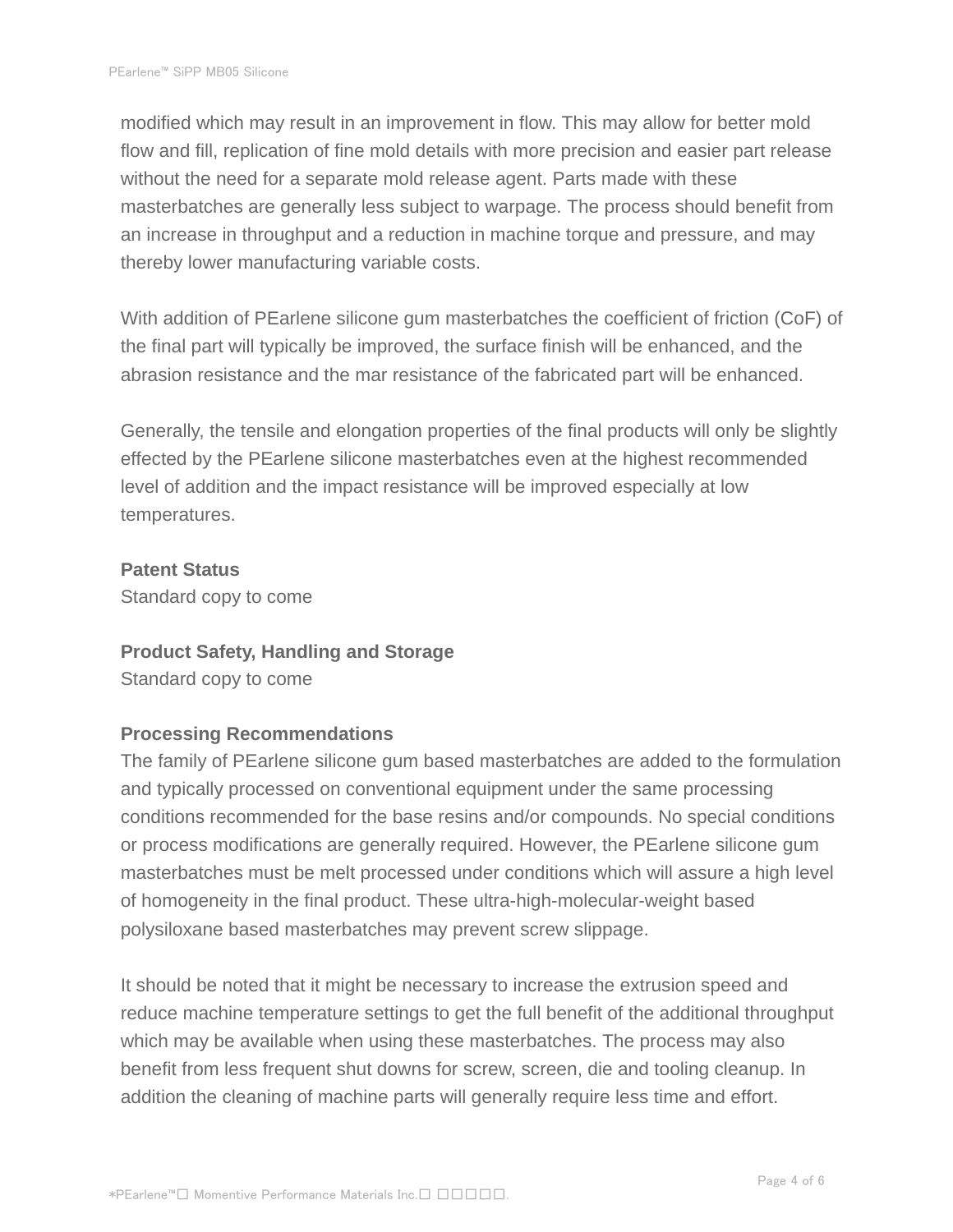# **Limitations**

Standard copy to come

# **Contact Information** Email commercial.services@momentive.com

#### **Telephone**

| <b>Americas</b>      | <b>Latin America</b> | <b>EMEAI- Europe, Middle</b><br>East, Africa & India | <b>ASIA PACIFIC</b> |
|----------------------|----------------------|------------------------------------------------------|---------------------|
| +1 800 295 2392      | <b>Brazil</b>        | <b>Europe</b>                                        | <b>China</b>        |
| Toll free*           | +55 11 4534 9650     | +390510924300                                        | 800 820 0202        |
| +704 805 6946        | <b>Direct Number</b> | Direct number                                        | Toll free           |
| <b>Direct Number</b> |                      |                                                      | +86 21 3860 4892    |
|                      |                      |                                                      | Direct number       |
| *All American        | <b>Mexico</b>        | India, Middle East &                                 | Japan               |
| countries            | +52 55 2169 7670     | <b>Africa</b>                                        | +81 3 5544 3111     |
|                      | <b>Direct Number</b> | + 91 44 71212207                                     | Direct number       |
|                      |                      | Direct number*                                       |                     |
|                      |                      | *All Middle Eastern                                  | <b>Korea</b>        |
|                      |                      | countries, Africa, India,                            | +82 2 6201 4600     |

For literature and technical assistance, visit our website at: www.momentive.com

#### **DISCLAIMER:**

**THE MATERIALS, PRODUCTS AND SERVICES OF MOMENTIVE PERFORMANCE MATERIALS INC. AND ITS SUBSIDIARIES AND AFFILIATES (COLLECTIVELY "SUPPLIER"), ARE SOLD SUBJECT TO SUPPLIER'S STANDARD CONDITIONS OF SALE, WHICH ARE INCLUDED IN THE APPLICABLE DISTRIBUTOR OR OTHER SALES AGREEMENT, PRINTED ON THE BACK OF ORDER ACKNOWLEDGMENTS AND INVOICES, AND AVAILABLE UPON REQUEST. ALTHOUGH ANY INFORMATION, RECOMMENDATIONS, OR ADVICE CONTAINED HEREIN IS GIVEN IN GOOD FAITH, SUPPLIER MAKES NO WARRANTY OR**